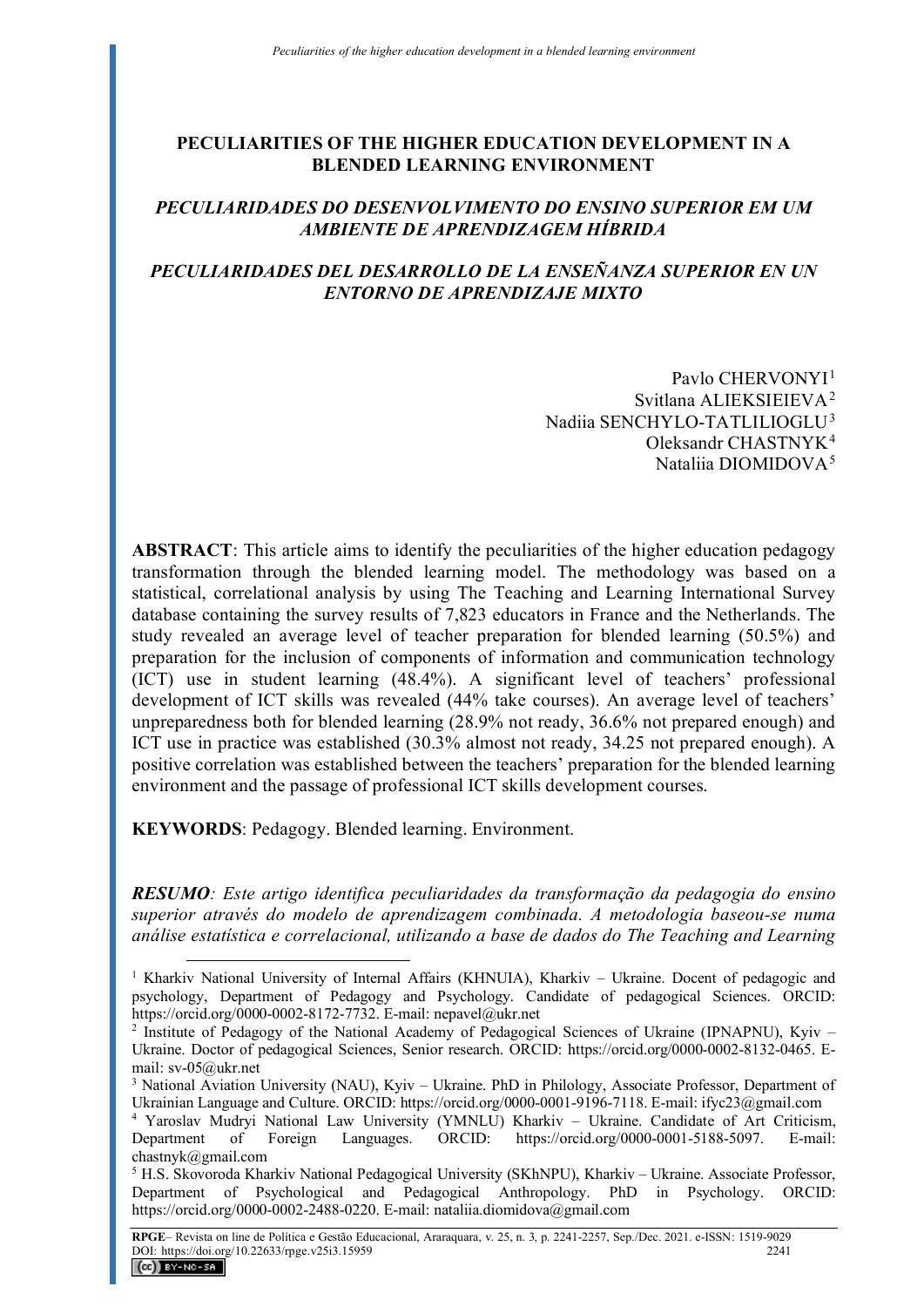*International Survey, contendo os resultados de pesquisa com 7.823 educadores na França e nos Países Baixos. O estudo revelou nível médio de preparação dos professores para a aprendizagem híbrida (50,5%) e para a utilização das tecnologias da informação e comunicação (TIC) na aprendizagem dos estudantes (48,4%). Revelou-se um nível significativo de desenvolvimento profissional em competências das TIC (44% fazem cursos) e estabeleceu-se um nível médio de despreparo tanto para aprendizagem híbrida (28,9% não preparados, 36,6% insuficientemente preparados) como para utilização das TIC na prática (30,3% quase não preparados, 34,25 insuficientemente preparados). Estabeleceu-se correlação positiva entre a preparação dos professores para o ambiente de aprendizagem híbrida e a passagem de cursos profissionais de desenvolvimento em TIC.*

*PALAVRAS-CHAVE: Pedagogia. Aprendizagem híbrida. Ambiente.* 

*RESUMEN: Este artículo pretende identificar las peculiaridades de la transformación de la pedagogía de la enseñanza superior a través del modelo de aprendizaje mixto. La metodología se basó en un análisis estadístico y correlacional utilizando la base de datos de la Encuesta Internacional de Enseñanza y Aprendizaje, que contiene los resultados de la encuesta realizada a 7.823 educadores de Francia y los Países Bajos. Resultados. El estudio reveló un nivel medio de preparación de los profesores para el aprendizaje mixto (50,5%) y de preparación para el uso de las TIC en el aprendizaje de los alumnos (48,4%) componentes de inclusión. Se reveló un nivel significativo de desarrollo profesional de los profesores en cuanto a las competencias en TIC (el 44% realiza cursos). Se estableció un nivel medio de falta de preparación de los profesores tanto para el aprendizaje combinado (28,9% no está preparado, 36,6% no está suficientemente preparado) como para el uso de las TIC en la práctica (30,3% - casi no está preparado, 34,25 - no está suficientemente preparado). Se estableció una correlación positiva entre la preparación de los profesores para el entorno de aprendizaje combinado y el paso de los cursos de desarrollo de habilidades profesionales en TIC.* 

*PALABRAS CLAVE: Pedagogía. Aprendizaje combinado. Entorno.* 

# **Introduction**

Since the early 2000s, the potential of blended learning has been recognized worldwide as a promising trend due to the active development of technology and its integration into higher education (GRAHAM, 2009). The use of various blended learning models is becoming an increasingly common practice in higher education, which experts estimate will become the new traditional model (GRAHAM, 2013b). Consequently, sixteen years of data collected by Moskal, Dziuban and Hartman (2013) show that with proper support, implementation, and planning, blended learning can provide a positive institutional transformation of higher education. The field of higher education has also seen growing trends in the adoption of blended learning, with the development of models, concepts, approaches, and theories guided by researchers advancing at a much slower pace (GRAHAM,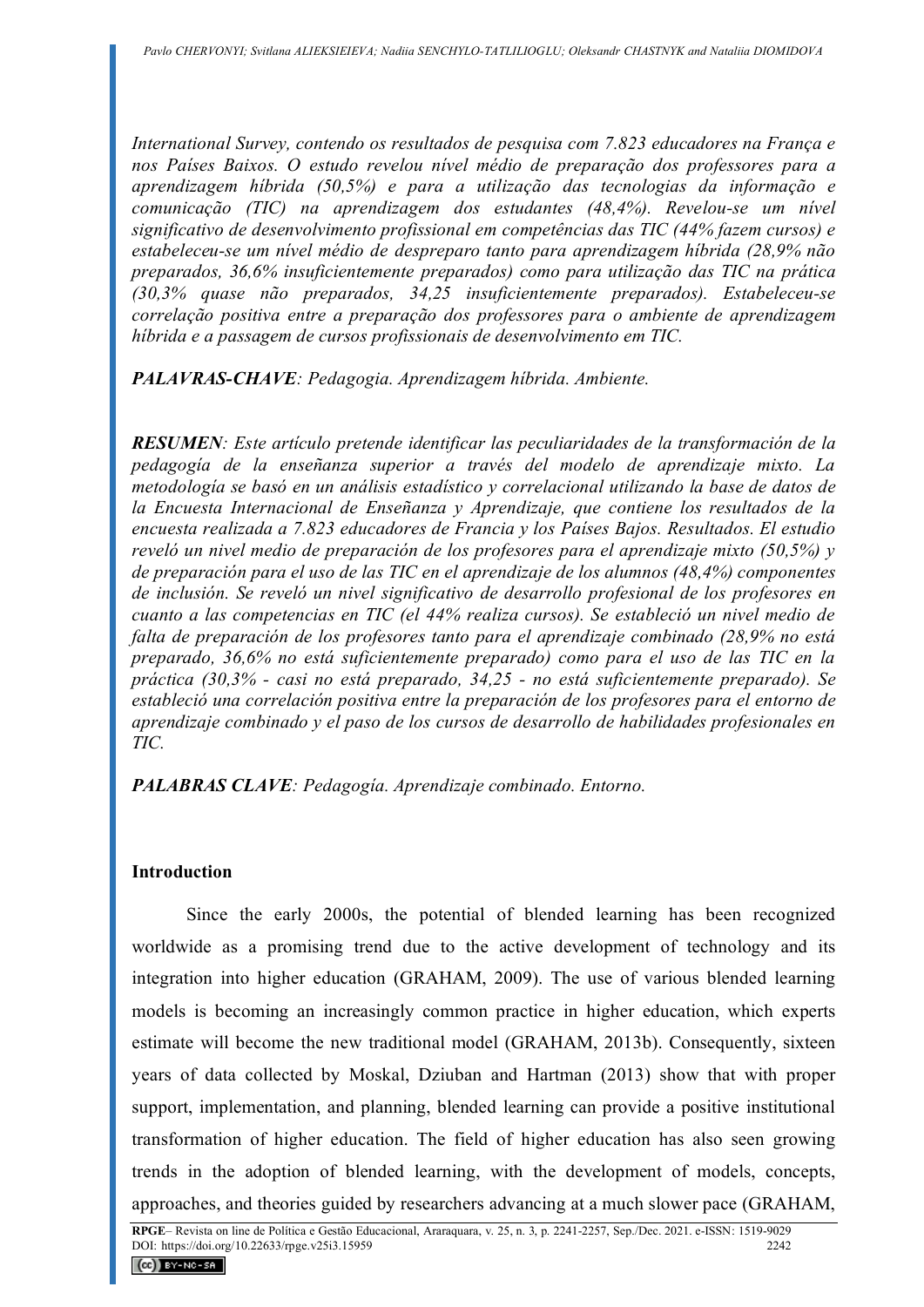2013a). Blended learning in higher education is in its developmental stage, which explains the relevance of research on the issues of higher education transformation through the introduction of technology in pedagogy.

This article aims to identify the features of the pedagogy transformation of higher education based on the model of blended learning.

To achieve this aim, the following tasks are set: to determine the essence, advantages, problems of the blended learning form for students, teachers, higher education administration, blended learning model to identify the limitations of empirical research on this issue; and to conduct an empirical study of higher education pedagogy based on the blended learning model.

#### **Literature review**

Defining blended learning as a combination of face-to-face (traditional teaching) and learning through technology formats emphasizes the ongoing convergence of two archetypal learning environments: traditional face-to-face with distributed (or technology-mediated) environments (GRAHAM, 2009). Blended learning is also used to describe combinations such as the combination of different learning methods, pedagogical approaches, and technologies (HRASTINSKI, 2019; SMITH; HILL, 2019).

Vaughan (2007) explored the benefits and challenges of a blended learning form in higher education from the perspectives of students, faculty, and administration. Students argued for time flexibility and improved learning outcomes while at the same time having problems managing their own time, greater responsibility for their learning, and problems using complex and different technologies (VAUGHAN, 2007). A study by López-Pérez, Pérez-Lopez and Rodríguez-Ariza (2011) shows that the use of blended learning positively affects dropout rates, improved exam grades, students' perception of blended learning closely related to final grades. Students' grades are influenced by blended learning activities as well as students' age, background, and course attendance levels.

Teachers make assumptions about opportunities through blended courses to enhance student-faculty interaction, the potential for student engagement in learning, increased flexibility in the teaching environment, and the potential for improvement. Teachers noted that the major challenges of blended learning are the problems of course development, lack of time, resources, and support in course development, the need to learn new teaching skills, and the use of technology (VAUGHAN, 2007). As a consequence, Pulham and Graham (2018)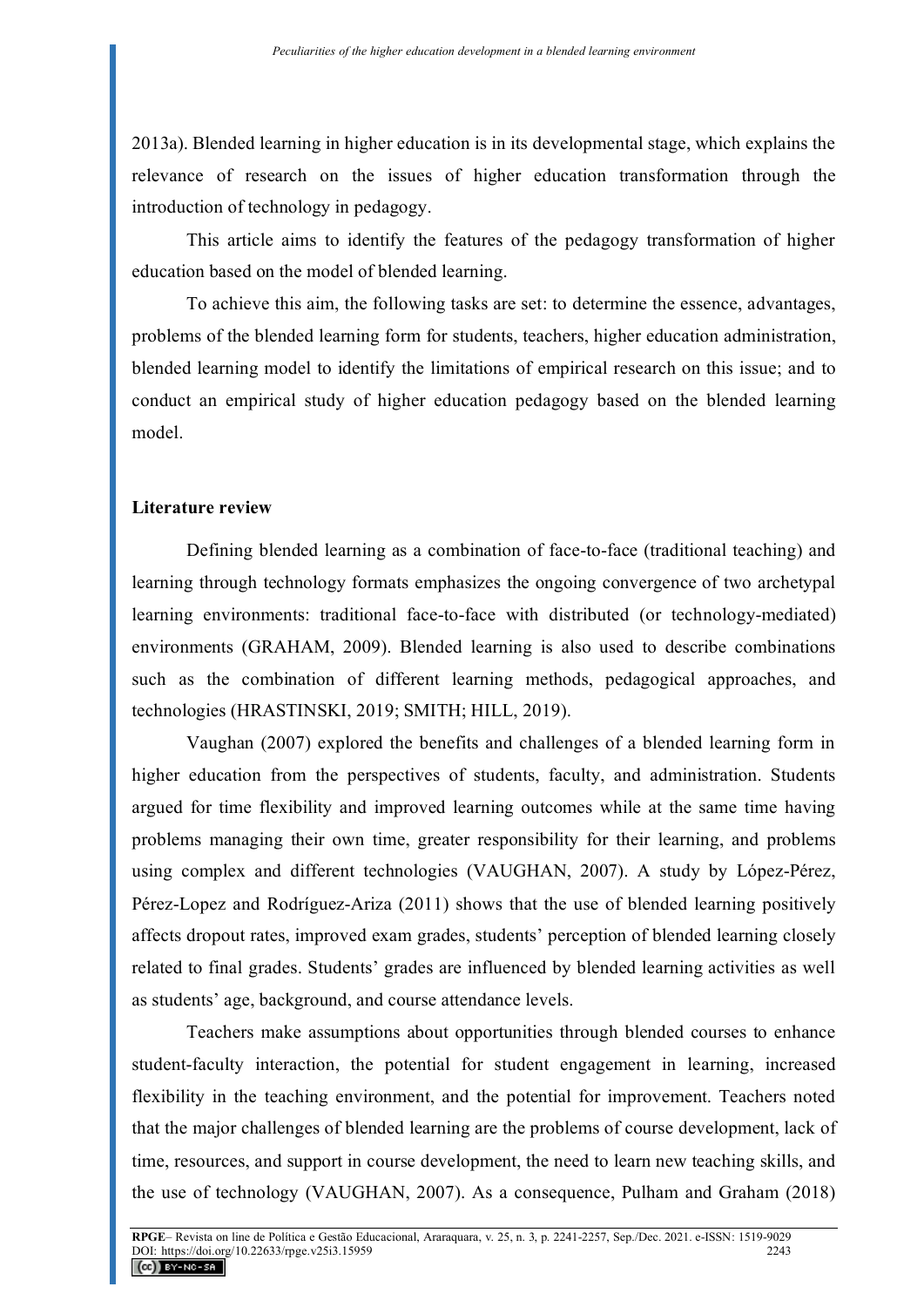argue that the skills needed to teach in online and blended environments are different from those needed for traditional teaching but teacher preparation programs often do not include training courses to learn new ways of teaching. Teacher competencies should address (1) pedagogy, (2) management, (3) assessment, (4) technology, (5) teaching design, (6) disposition, and (7) improvement. Some of the most needed skills for blended teaching include flexibility and personalization, mastery-based learning, using and interpreting data, facilitating online discussions, using a learning management system, and managing the software.

From an administrative perspective, the blended learning form is an opportunity to enhance the reputation of the higher education institution, increase access to the institution's educational offerings, and reduce operating costs. The challenges of this learning form are the need to align this format with institutional goals and priorities, the resistance to organizational change, and the lack of organizational structure, collaboration, and partnership experiences (VAUGHAN, 2007). Graham (2013a) argues for institutional implementation challenges (change and acceptance, access to learning, cost-effectiveness), student challenges (learning effectiveness, engagement, satisfaction), and faculty challenges (satisfaction and workload, professional development).

Looking at the effectiveness of blended learning, Dziuban *et al.* (2018) argue that the formats of this type of learning are unified by accessibility, academic performance, and student perceptions of the learning environment. The results of Manwaring *et al.* (2017) showed that course design variables and student perceptions had a greater impact on student engagement during blended learning than individual student characteristics. Students' multitasking had a strong negative effect on involvement. Perceptions of the activity's importance had a strong positive influence on cognitive and emotional involvement. An important outcome of involvement was students' perceptions of their improvement through learning (MANWARING *et al.*, 2017).

Porter *et al.* (2016) proposed a framework for institutional implementation of blended learning by identifying three steps: (a) awareness/research, (b) adoption/early implementation, and (c) mature implementation/growth.

Graham (2009) conducted a review of blended learning models that began to develop in formal higher education institutions from the early 2000s and gained popularity during 2000–2010. Blended learning models typically focus on the surface, physical characteristics rather than pedagogical or psychological characteristics (PORTER *et al.*, 2014). Hrastinski (2019) discusses different definitions of the blended learning term, models, and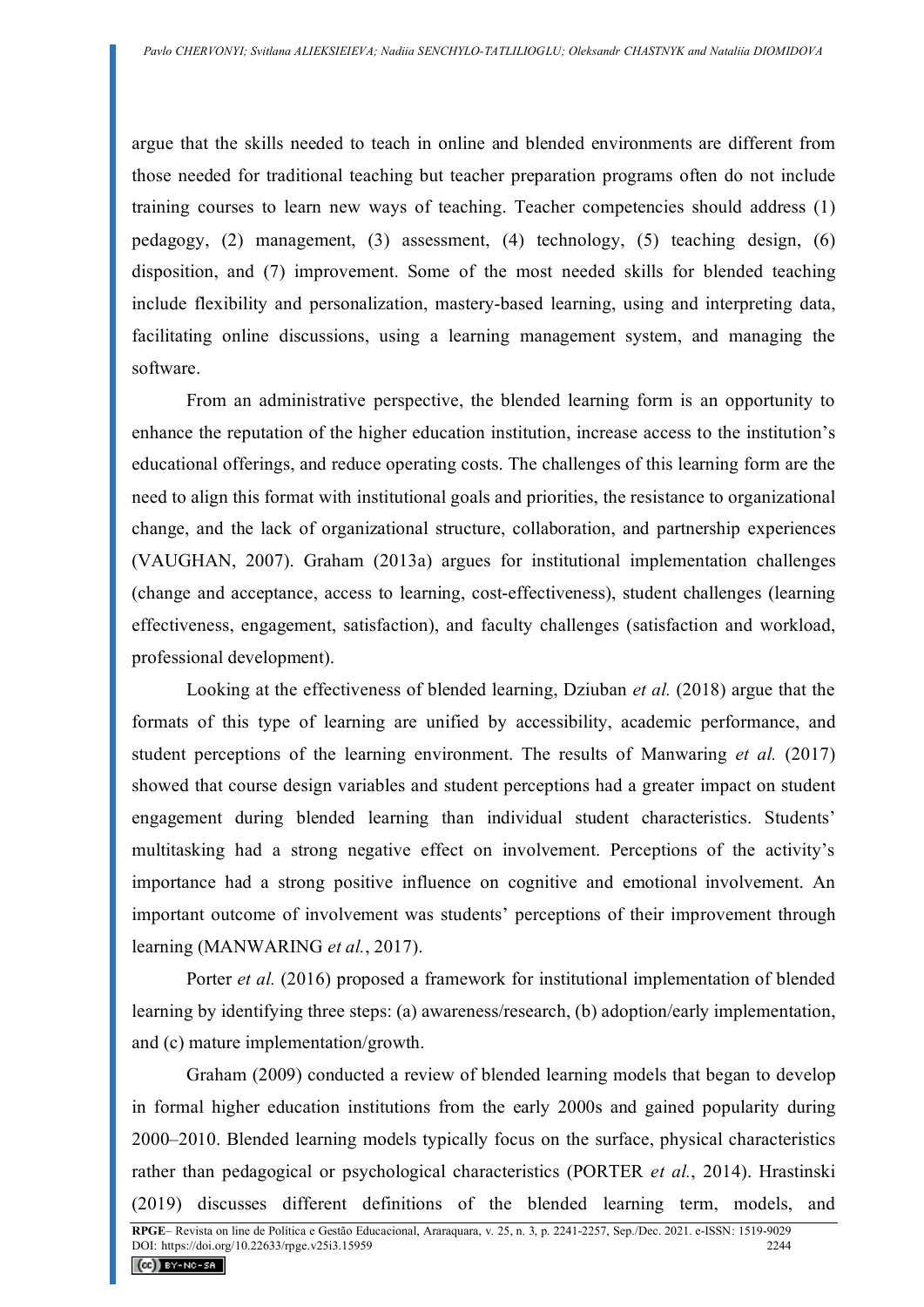conceptualizes blended learning and its implications. In particular, Hrastinski's (2019) research allows us to systematize the following models:

- the community of inquiry framework, based on the following types of presence: cognitive, learning, and social presence, in which the community of inquiry is the basis of learning;
- rotation model, which provides for the alternation of different teaching methods, among which are online methods, group or individual projects, and full-class teaching;
- a flexible model that provides for the transfer of content and knowledge through an online environment on students' individualized schedules;
- self-mixing model, where students take one or multiple courses as a supplement to traditional courses;
- an extended virtual model, where students are given the opportunity of allocating time to attend courses and distance learning online.

The results of Porter *et al.* (2014) on features, trends, models, concepts, and approaches to blended learning reveal a lack of theoretical cohesion among scholars and a need for further research in this area. For example, Graham *et al.* (2019) noted that there had been little empirical research on preparing educators for blended learning, including the skills they must develop to teach in a blended environment. Graham *et al.* (2019) presented a measurement model for assessing teacher readiness for blended learning that includes assessment of the following top-level domains: (a) basic knowledge, skills, and dispositions, (b) teaching planning, (c) teaching methods and strategies, (d) assessment (e) management. Pulham, Graham and Short (2018) also point to the need to prepare educators for learning through further research on the skills needed for online and blended learning. Jiuban et al. (2018) conclude that the evolution of blended learning will be inextricably linked to modern information and communication technologies that approximate aspects of human thinking. It means that teachers need to constantly develop digital skills to work effectively in a blended learning environment.

Thus, the scientific literature explores and debates the essence, approaches, models, the concept of blended learning, advantages, and problems for students, teachers, administration of the form of blended learning. There are no comprehensive empirical studies at the national level on the specifics of teachers' preparation for teaching in a blended learning environment and the level of their preparedness, teachers' use of information and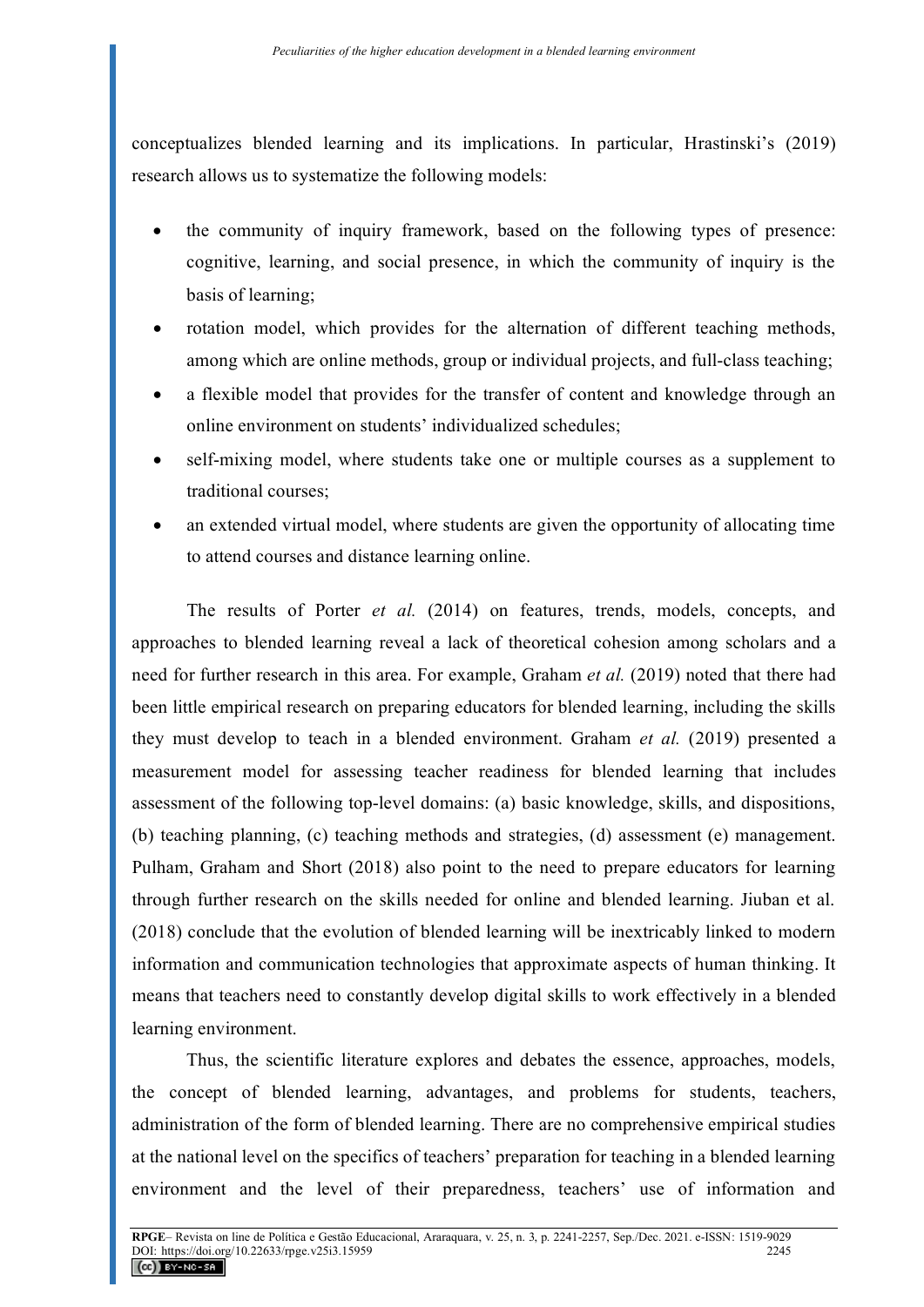communication technology (ICT) in learning activities, the effects of professional development of teachers' ICT skills and the need to develop teachers' ICT skills.

#### **Methodology**

This study used secondary data from 2018 The Teaching and Learning International Survey for France and the Netherlands (Table 1). The survey involved an assessment by higher education teachers of the inclusion in training programs of courses on the use of ICT in student learning; the level of readiness to use the skills obtained in such courses in practice; the practice of using information technology; the inclusion in professional development programs of subjects to improve ICT skills for teaching (ORGANISATION FOR ECONOMIC COOPERATION AND DEVELOPMENT, 2019).

In the context of the study to analyze the readiness of teachers for blended learning, were selected issues related to the practice of information technology in the following areas:

- 1) the inclusion of ICT skills development and ICT use subjects in higher education teacher education programs;
- 2) the inclusion of technology use subjects in formal teacher education and the practice of teaching these subjects to higher education students;
- 3) the inclusion of ICT use subjects in teacher professional development programs;
- 4) the positive impact of training on their use of ICT in practice;
- 5) the need for further training in ICT use by teachers.

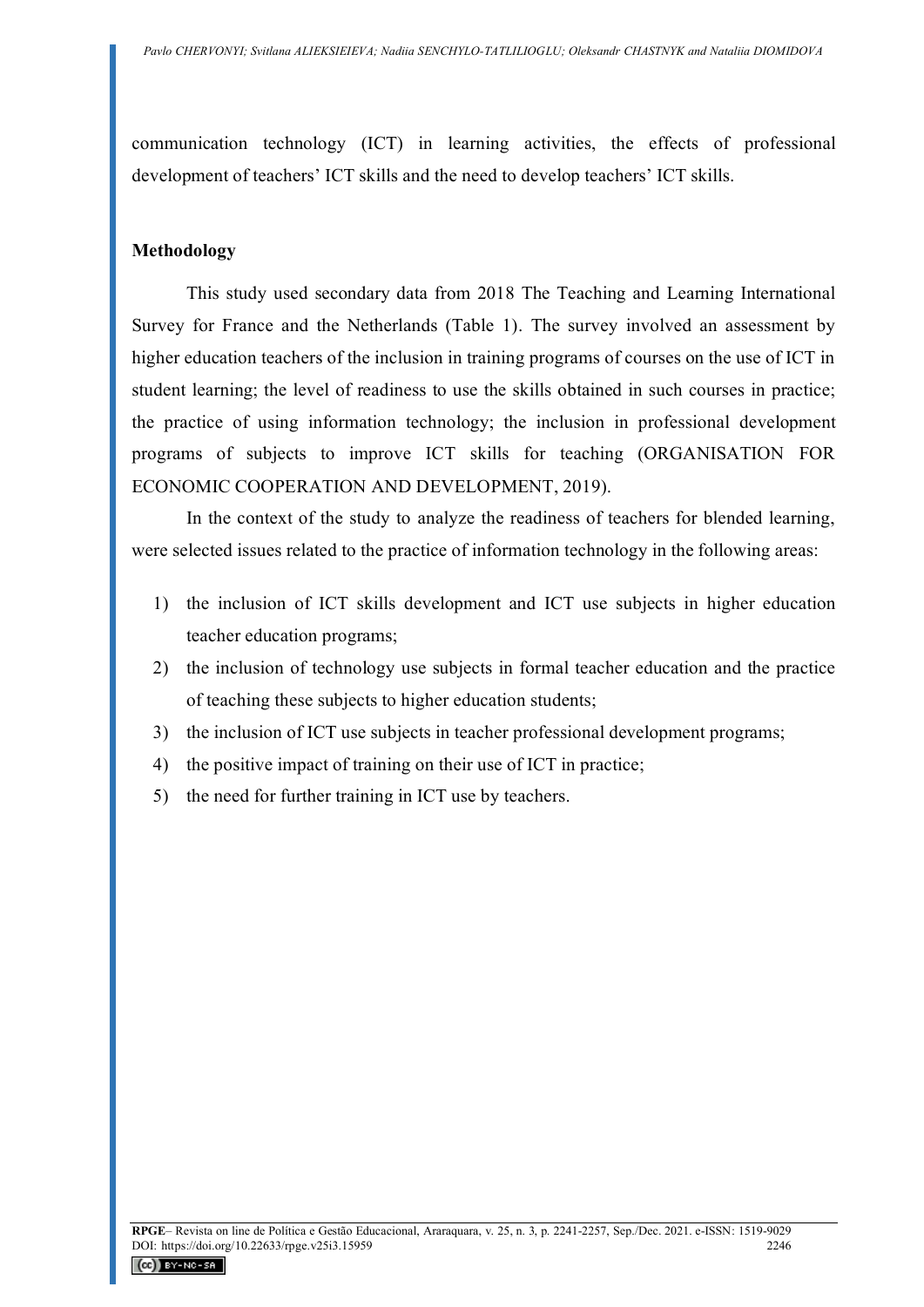| Question                                                       | Options for answers                                         |
|----------------------------------------------------------------|-------------------------------------------------------------|
|                                                                | (A) Inclusion in formal education:                          |
| 1. Were the following elements included in your formal         | 1. Yes                                                      |
| education, and to what extent did you feel prepared for        | 2. No                                                       |
| each element in your teaching? Please mark one choice in       | (B) Preparedness:                                           |
| both part (A) and part (B) in each row.                        | 1. Not at all                                               |
| e) Teaching in a mixed ability setting;                        | 2. Somewhat                                                 |
| h) Use of ICT for teaching.                                    | 3. Well                                                     |
|                                                                | 4. Very well                                                |
| 2. Were the following subject categories included in your      | 1. Included in my formal education.                         |
| formal education, and do you teach them during the             | 2. I teach it to pupils this year.                          |
| current high school year to any students in this school?       |                                                             |
| Please mark as many choices as appropriate in each row.        |                                                             |
| Technology Includes orientation in technology,<br>$\mathbf{g}$ |                                                             |
| including information technology, computer studies,            |                                                             |
| construction/surveying, electronics, graphics and design,      |                                                             |
| skills,<br>keyboard<br>processing,<br>word<br>workshop         |                                                             |
| technology/design technology.                                  |                                                             |
| 3. Were any of the topics listed below included in your        | 1. Yes                                                      |
| professional development activities during the last 12         | 2. No                                                       |
| months? Please mark one choice in each row. (e) ICT            |                                                             |
| skills for teaching)                                           |                                                             |
|                                                                | a) It built on my prior knowledge.                          |
|                                                                | b) It adapted to my personal development needs.             |
|                                                                | c) It had a coherent structure.                             |
|                                                                | d) It appropriately focused on content needed to            |
|                                                                | teach my subjects.                                          |
| 4. Thinking of the professional development activity that      | e) It provided opportunities for active learning.           |
| had the greatest positive impact on your teaching during       | It provided opportunities for collaborative<br>$\mathbf{f}$ |
| the last 12 months, did it have any of the following           | learning.                                                   |
| characteristics? Please mark one choice in each row. (1 -      | g) It provided opportunities to practice/apply new          |
| Yes, $2 - No$ ).                                               | ideas and knowledge in my own classroom.                    |
|                                                                | h) It provided follow-up activities.                        |
|                                                                | i) It took place at my school.                              |
|                                                                | j) It involved most colleagues from my school.              |
|                                                                | k) It took place over an extended period of time            |
|                                                                | (e.g., several weeks or longer).                            |
|                                                                | l) It focused on innovation in my teaching.                 |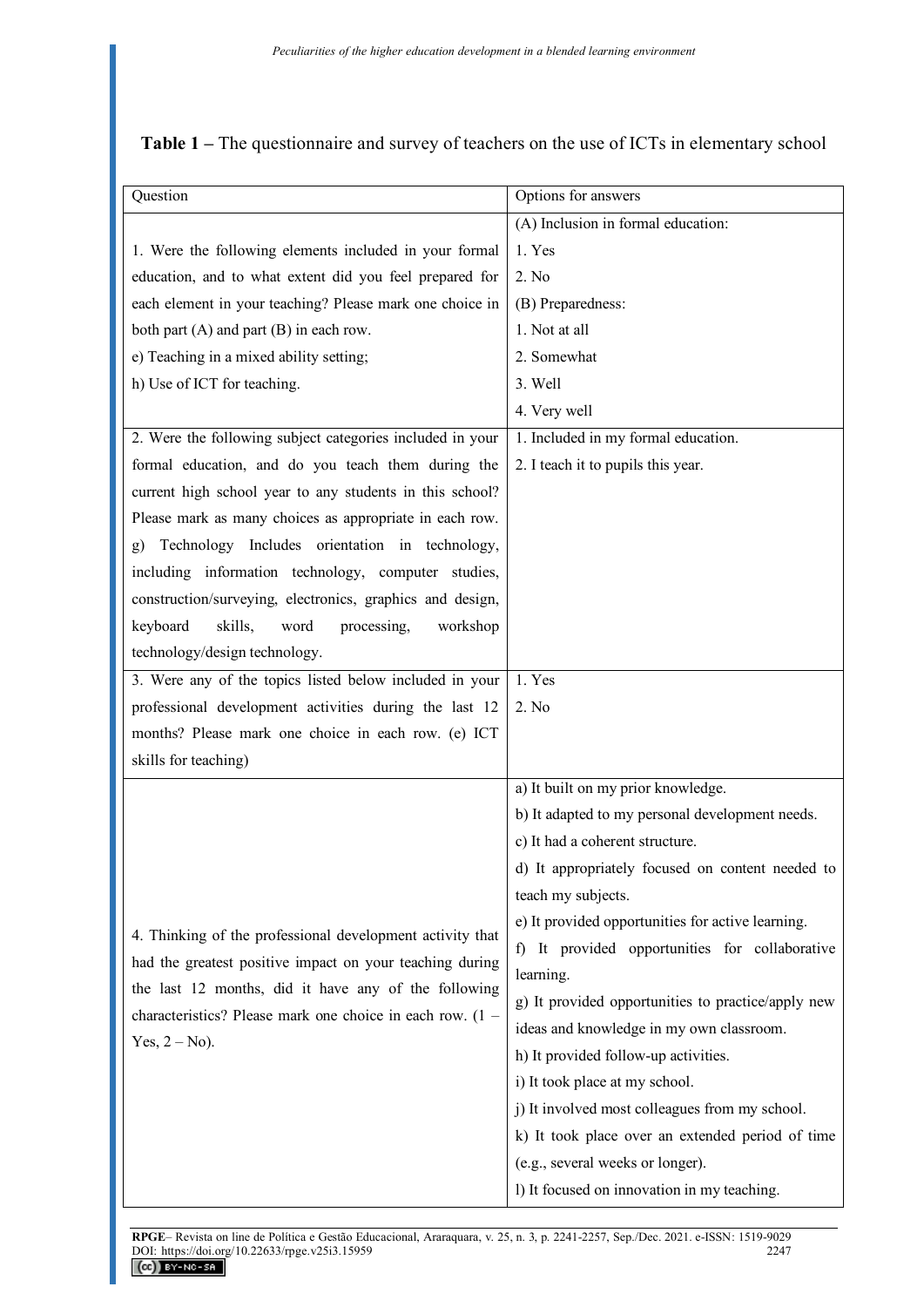| 5. For each of the areas listed below, please indicate the $ 1 - No \text{ need at present.} $ |                                 |
|------------------------------------------------------------------------------------------------|---------------------------------|
| extent to which you currently need professional $2$ – Low level of need.                       |                                 |
| development. Please mark one choice in each row. (e) ICT $\mid$ 3 – Moderate level of need.    |                                 |
| skills for teaching                                                                            | $\vert$ 4 – High level of need. |

Source: Organisation for Economic Cooperation and Development (2019)

Pearson correlation at 1% significance level was used to identify the link between the variables, in particular, to assess whether teacher training programs affect teachers' readiness for blended learning and the use of ICT in professional activities.

### **Sampling**

A total of 7,823 French (56.7%) and Dutch (43.3%) higher education teachers participated in the study, of which 70.1% were female, and 29.9% were male (Table 2); 94.93% of the teachers had a university degree, which increases the likelihood of including ICT skills in teachers' training programs.

In addition, 17% of teachers have 0 - 5 years of higher education work experience, 17% have 6 - 10 years of work experience, 18% have 11 - 15 years of work experience, 17% have 16 - 20 years of work experience, 19% have 21 - 30 years of work experience, 1% have 31 - 40 years of work experience, and 1% have 41 or more years of work experience. Accordingly, the more years of work experience, the less likely it is for teachers to include ICT skills development courses in their training programs, especially for teachers with more than 20 years of work experience.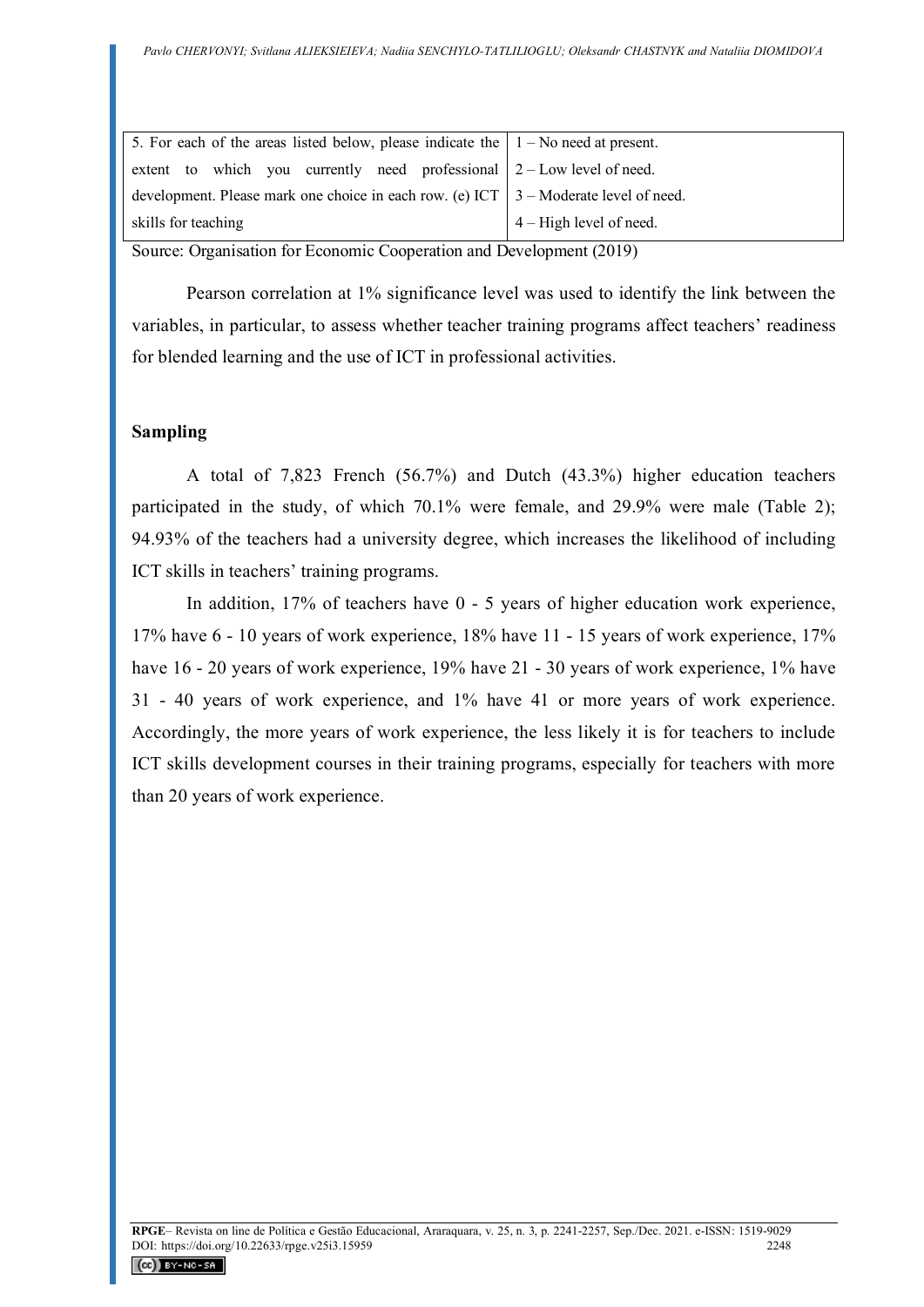| Country ID - Numeric Code                         |           |               |  |
|---------------------------------------------------|-----------|---------------|--|
|                                                   | Frequency | Share $(\% )$ |  |
| France                                            | 4435      | 56.7          |  |
| Netherlands                                       | 3388      | 43.3          |  |
| Total                                             | 7823      | 100.0         |  |
| Gender $-$ T                                      |           |               |  |
| Female                                            | 5484      | 70.1          |  |
| Male                                              | 2339      | 29.9          |  |
| Total                                             | 7823      | 100.0         |  |
| Highest level of formal education completed $-$ T |           |               |  |
| Below <isced 2011="" 3="" level=""></isced>       | 8         | 0.1           |  |
| $<$ ISCED 2011 Level 3>                           | 143       | 1.8           |  |
| <isced 2011="" 4="" level=""></isced>             | 98        | 1.3           |  |
| <isced 2011="" 5="" level=""></isced>             | 129       | 1.6           |  |
| <isced 2011="" 6="" level=""></isced>             | 3475      | 44.4          |  |
| <isced 2011="" 7="" level=""></isced>             | 3789      | 48.4          |  |
| <isced 2011="" 8="" level=""></isced>             | 163       | 2.1           |  |
| Total                                             | 7805      | 99.8          |  |
| Not Reached                                       | 1         | 0.0           |  |
| Omitted or invalid                                | 17        | 0.2           |  |
| Total                                             | 18        | 0.2           |  |
| Total                                             | 7823      | 100.0         |  |

Source: Compiled by the authors based on OECD (2019)

### **Results**

Fifty percent of higher education teachers claim the inclusion of blended learning teaching components in formal education, while 45.6% indicated the absence of such elements in training programs (Table 3); 48.4% of teachers claim the inclusion of elements of ICT use in further learning activities in educational training programs; 13.1% of teachers noted that categories of technology-related subjects (technology orientation including information technology, computer research, construction/geodesy, electronics, graphics and design, keyboarding skills, word processing, workshop technology/design technology) were included in their formal education; 65.7% noted the absence of such subjects in their formal education. At the same time, 12.3% of teachers taught these subjects to students, while 66.6% didn't teach these subjects. It may have influenced teachers' completion of professional development courses to acquire the ICT skills needed to teach students: 44.3% of teachers had taken professional development courses, while 44.4% had not taken such courses.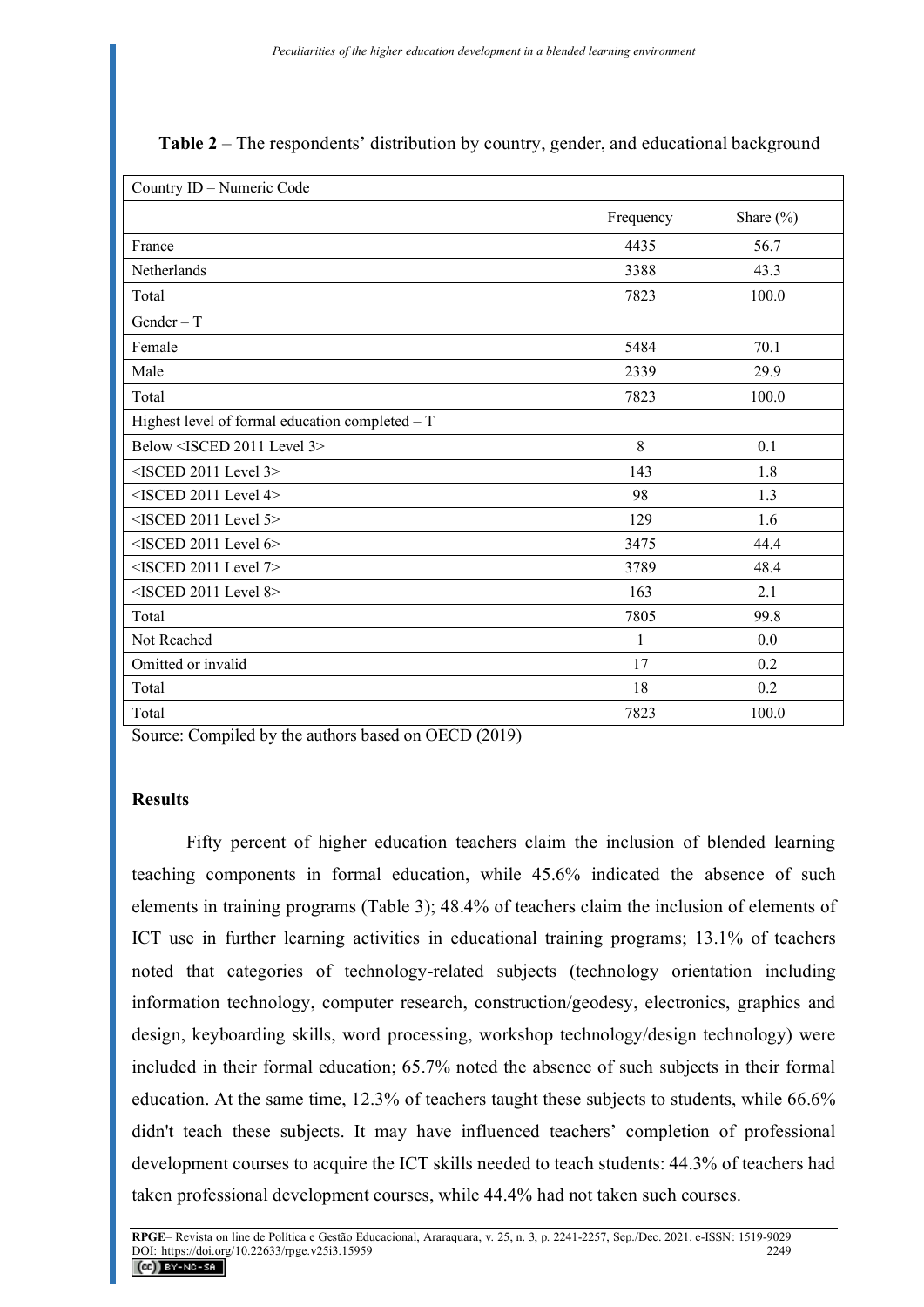**Table 3** – Higher education teachers' assessment of the inclusion of teaching elements in a mixed ability setting in formal education; elements of ICT for teaching; inclusion of subjects teaching the use of technology in France and the Netherlands

| <b>Ouestions</b>                                                     | Yes  | No   | No answer | Total |
|----------------------------------------------------------------------|------|------|-----------|-------|
| Elements in formal education teaching in a mixed ability setting     | 50.0 | 45.6 | 4.3       | 100   |
| Elements in formal education use of ICT for teaching                 | 48.4 | 47.4 | 4.3       | 100   |
| Subject categories included in formal education and train technology | 13.1 | 65.7 | 21.2      | 100   |
| Subjects taught in current school year technology                    | 12.3 | 66.6 | 21.2      | 100   |
| Areas professional development ICT skills for teaching               | 44.3 | 44.4 | 11.3      | 100   |

Source: Compiled by the author based on OECD (2019)

A total of 30.3% of higher education teachers rated their level of readiness to use ICT in teaching as very low, 34.2% as low, 18.7% as good, and 3.0% as very good.

Table 4 shows the indicators of higher education teachers' readiness for teaching in mixed ability settings, Use of ICT for teaching in France, the Netherlands. 28.9% of educators are practically not ready for blended learning, 36.6% indicated a low level of readiness, 18.0% rated their level of preparedness as good, and 3.3% indicated a high level.

Higher education teachers who had undergone professional development of ICT skills for teaching noted the most positive effects: it adapted to my personal development needs (89%); it provided opportunities to practice/apply new thoughts and knowledge in our classroom (88%); it built on my prior knowledge (85%); it provided opportunities for active learning (78%); it had a coherent structure (73%); it provided opportunities for educational learning (72%); it appropriately focused on the content needed to teach my subjects (71%); it was based on innovation in my treatment (68%) (Table 5).

**Table 4** – Assessment of higher education teachers' readiness to teach in a mixed ability setting, Use of ICT for teaching in France and the Netherlands

|                                                                             | Frequency | $\%$ |  |  |  |
|-----------------------------------------------------------------------------|-----------|------|--|--|--|
| Preparation for technological elements, teaching in a mixed ability setting |           |      |  |  |  |
| Not at all                                                                  | 2,262     | 28.9 |  |  |  |
| Somewhat                                                                    | 2,866     | 36.6 |  |  |  |
| Well                                                                        | 1,407     | 18.0 |  |  |  |
| Very well                                                                   | 261       | 3,3  |  |  |  |
| Total                                                                       | 6,796     | 86,9 |  |  |  |

**RPGE**– Revista on line de Política e Gestão Educacional, Araraquara, v. 25, n. 3, p. 2241-2257, Sep./Dec. 2021. e-ISSN: 1519-9029 DOI: https://doi.org/10.22633/rpge.v25i3.15959

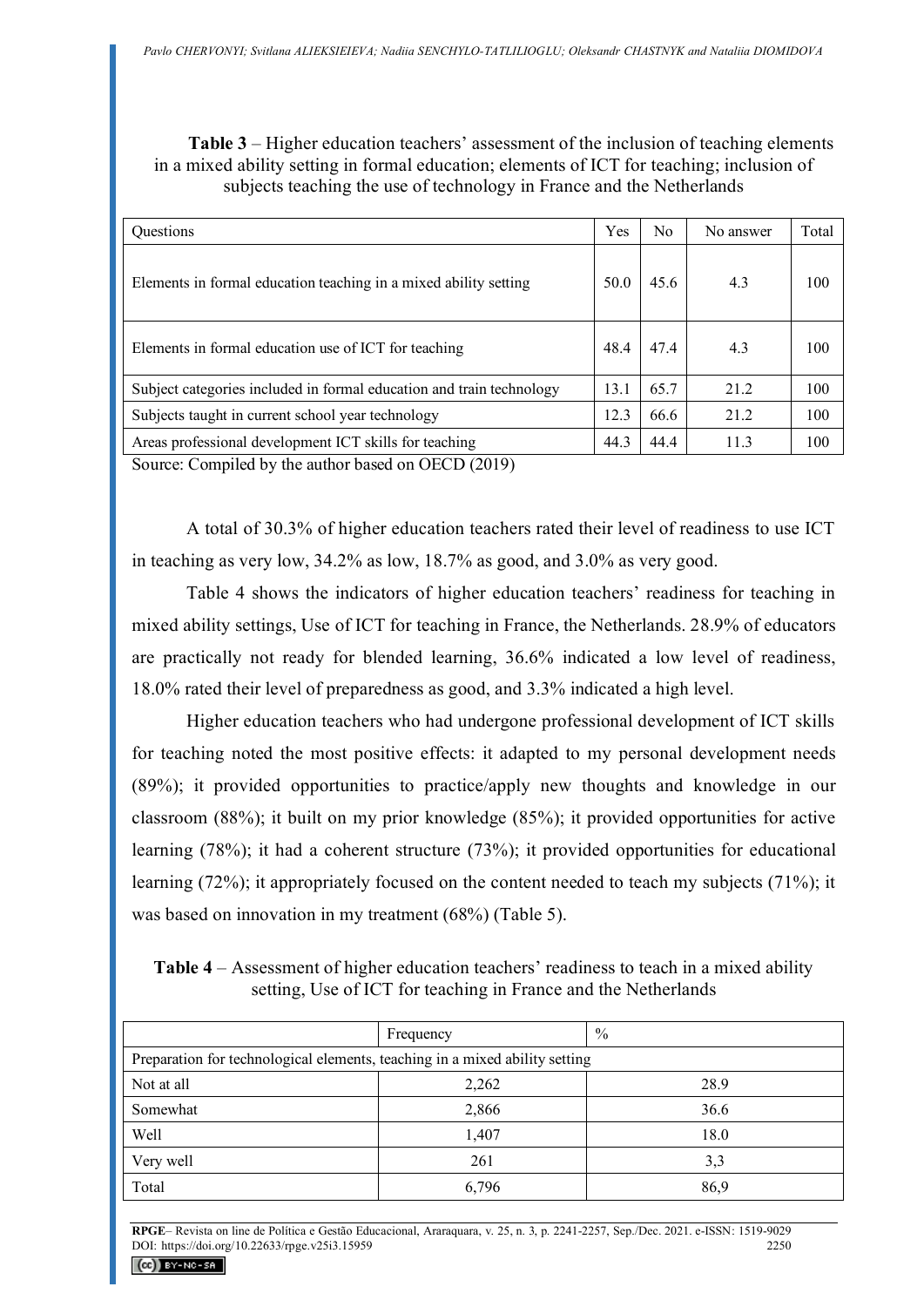| No answer                                                       | 1,027 | 13,1 |
|-----------------------------------------------------------------|-------|------|
| Preparation for technological elements, use of ICT for teaching |       |      |
| Not at all                                                      | 2,374 | 30,3 |
| Somewhat                                                        | 2,677 | 34,2 |
| Well                                                            | 1,459 | 18,7 |
| Very well                                                       | 234   | 3,0  |
| Total                                                           | 6744  | 86,2 |
| No answer                                                       | 1,079 | 13,8 |

Source: compiled by the author based on OECD (2019)

**Table 5** – Type of impact of the professional development activity that had the greatest positive impact on teaching during the last 12 months in France and the Netherlands

| <b>Type of impact</b>                                                                          | Yes   | No.  | Yes | N <sub>0</sub> |
|------------------------------------------------------------------------------------------------|-------|------|-----|----------------|
| a) It built on my prior knowledge.                                                             | 2,369 | 411  | 85% | 15%            |
| b) It adapted to my personal development needs.                                                | 2,472 | 310  | 89% | 11%            |
| c) It had a coherent structure.                                                                | 2,030 | 742  | 73% | 27%            |
| d) It appropriately focused on content needed to teach my subjects.                            | 1,977 | 800  | 71% | 29%            |
| e) It provided opportunities for active learning.                                              | 2,160 | 615  | 78% | 22%            |
| f) It provided opportunities for collaborative learning.                                       | 2,001 | 775  | 72% | 28%            |
| g) It provided opportunities to practice/apply new ideas and knowledge in my<br>own classroom. | 2,433 | 345  | 88% | 12%            |
| h) It provided follow-up activities.                                                           | 1,177 | 1592 | 43% | 57%            |
| i) It took place at my school.                                                                 | 1,196 | 1583 | 43% | 57%            |
| j) It involved most colleagues from my school.                                                 | 1,016 | 1760 | 37% | 63%            |
| k) It took place over an extended period (e.g., several weeks).                                | 1,121 | 1655 | 40% | 60%            |
| 1) It focused on innovation in my teaching<br>CDOP (AOAO)                                      | 1,889 | 887  | 68% | 32%            |

Source: compiled by the author based on OECD (2019)

Correlation analysis indicates a significant relationship (at a significance level of 1%) between the components of formal education in the context of learning to work in a mixed environment, teachers' readiness to learn in a mixed environment, components of teachers' preparation to use teachers, and teachers' readiness to use ICT (Table 6).

|  |                                           |                             |           |           |            | 4          |            |           |          |          |
|--|-------------------------------------------|-----------------------------|-----------|-----------|------------|------------|------------|-----------|----------|----------|
|  | Elements<br>in<br>form.<br>educ.          | Correlation                 |           | $0.626**$ | $0.231***$ | $0.176***$ | $0.083***$ | $0.060**$ | $-0.003$ | $-0.002$ |
|  | Teaching in a<br>mixed ability<br>setting | Significance<br>(bilateral) |           | 00.000    | 0.000      | 0.000      | 0.000      | 0.000     | 0.808    | 0.869    |
|  | Prep. for tch.<br>elements                | Correlation                 | $0.626**$ |           | $0.116***$ | $0.285***$ | $0.054***$ | $-0.007$  | $-0.018$ | $-0.022$ |

**Table 6 –** Correlation analysis (Pearson correlation)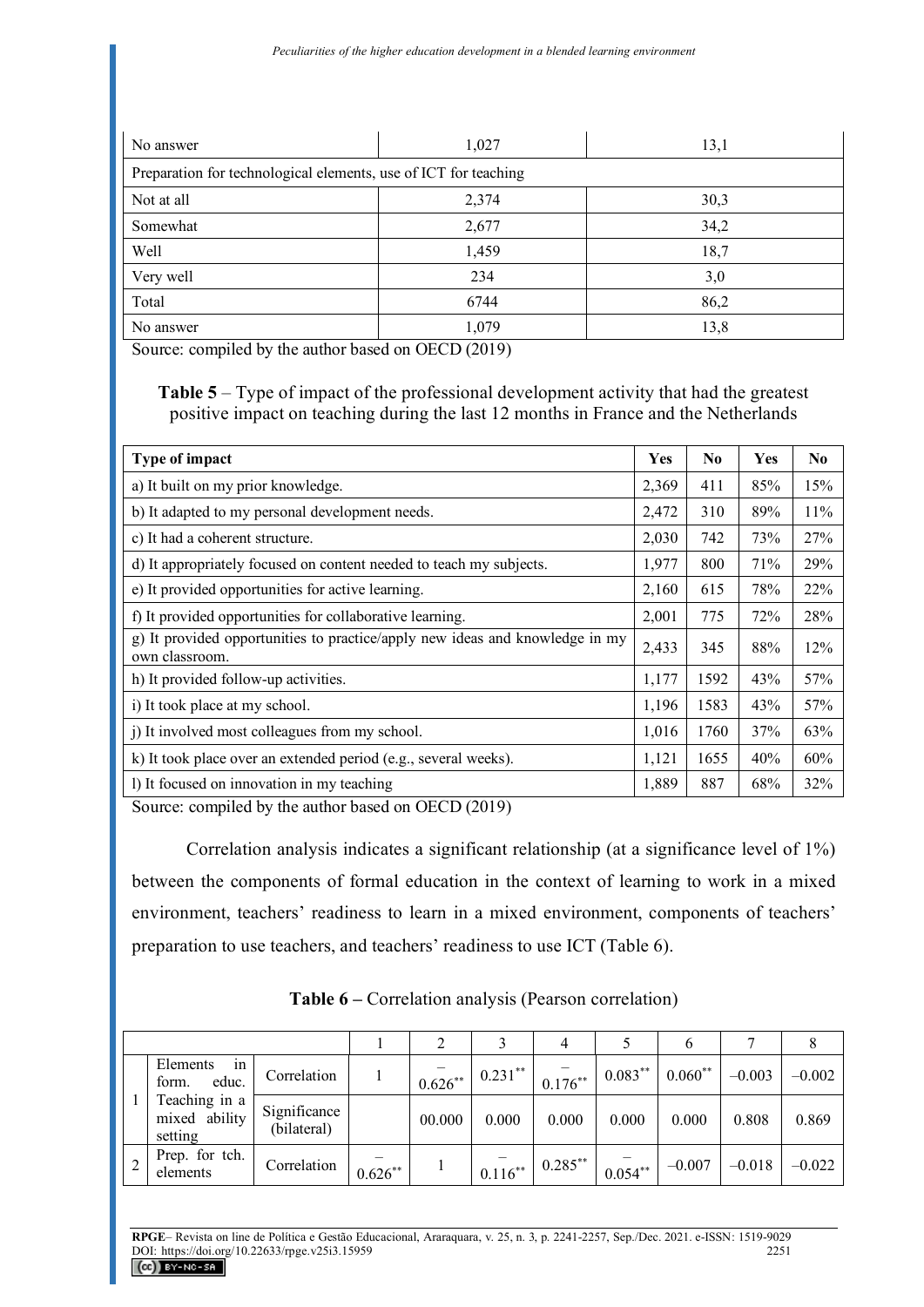|                | Teaching in a<br>mixed ability<br>setting | Significance<br>(bilateral) | 00.000             |            | 0.000              | 0.000              | 0.000              | 0.599              | 0.155        | 0.069        |
|----------------|-------------------------------------------|-----------------------------|--------------------|------------|--------------------|--------------------|--------------------|--------------------|--------------|--------------|
| 3              | in<br>Elements<br>educ.<br>form.          | Correlation                 | $0.231***$         | $0.116***$ | $\mathbf{1}$       | $0.646**$          | $0.156^{**}$       | $0.044^{\ast\ast}$ | $0.058***$   | $0.139**$    |
|                | Use of<br>ICT<br>for teaching             | Significance<br>(bilateral) | 0.000              | 0.000      |                    | 00.000             | 0.000              | 0.001              | 0.000        | 0.000        |
| $\overline{4}$ | Prep. for tch.<br>elements Use            | Correlation                 | $0.176***$         | $0.285***$ | $0.646**$          | $\mathbf{1}$       | $0.157^{\ast\ast}$ | $0.043***$         | $0.093**$    | $0.244**$    |
|                | of ICT<br>for<br>teaching                 | Significance<br>(bilateral) | 0.000              | 0.000      | 00.000             |                    | 0.000              | 0.002              | 0.000        | 0.000        |
| 5              | Subject<br>cat.<br>form.<br>inc in        | Correlation                 | $0.083**$          | $0.054**$  | $0.156***$         | $0.157^{\ast\ast}$ | $\mathbf{1}$       | $0.444**$          | 0.022        | $0.060**$    |
|                | educ.<br>and<br>train<br>Technology       | Significance<br>(bilateral) | 0.000              | 0.000      | 0.000              | 0.000              |                    | 0.000              | 0.109        | 0.000        |
|                | Subjects<br>in<br>taught                  | Correlation                 | $0.060^{\ast\ast}$ | $-0.007$   | $0.044**$          | $0.043**$          | $0.444$ **         | $\mathbf{1}$       | $-0.017$     | 0.015        |
| 6              | current school<br>year<br>Technology      | Significance<br>(bilateral) | 0.000              | 0.599      | 0.001              | 0.002              | 0.000              |                    | 0.199        | 0.242        |
| 7              | prof.<br>Areas<br><b>ICT</b><br>dev.      | Correlation                 | $-0.003$           | $-0.018$   | $0.058^{\ast\ast}$ | $0.093**$          | 0.022              | $-0.017$           | $\mathbf{1}$ | $-0.010$     |
|                | skills<br>for<br>teaching                 | Significance<br>(bilateral) | 0.808              | 0.155      | 0.000              | 0.000              | 0.109              | 0.199              |              | 0.387        |
| 8              | Prof.<br>dev<br><b>ICT</b><br>needs       | Correlation                 | $-0.002$           | $-0.022$   | $0.139**$          | $0.244**$          | $0.060^{\ast\ast}$ | 0.015              | $-0.010$     | $\mathbf{1}$ |
|                | skills<br>for<br>teaching                 | Significance<br>(bilateral) | 0.869              | 0.069      | 0.000              | 0.000              | 0.000              | 0.242              | 0.387        |              |

\*The correlation is significant at the 0.01 level (bilateral) Source: Prepared by the authors

At the same time, a positive correlation was found between the components of formal education in the context of learning to work in a mixed environment and the components of teacher preparation for ICT use (0.231); teacher readiness for learning in a mixed environment and teacher readiness for ICT use (0.285); the components of teacher preparation for ICT use and the inclusion of technology education subjects in teacher formal education (0.156); the inclusion of technology education subjects in teacher formal education and current teaching. However, a negative relationship was found between the components of formal education in the context of blended learning and teachers' readiness for blended learning (–0.626); teachers' readiness for ICT use (–0.176); teachers' preparation components for ICT use and teachers' readiness for ICT use (–0.646).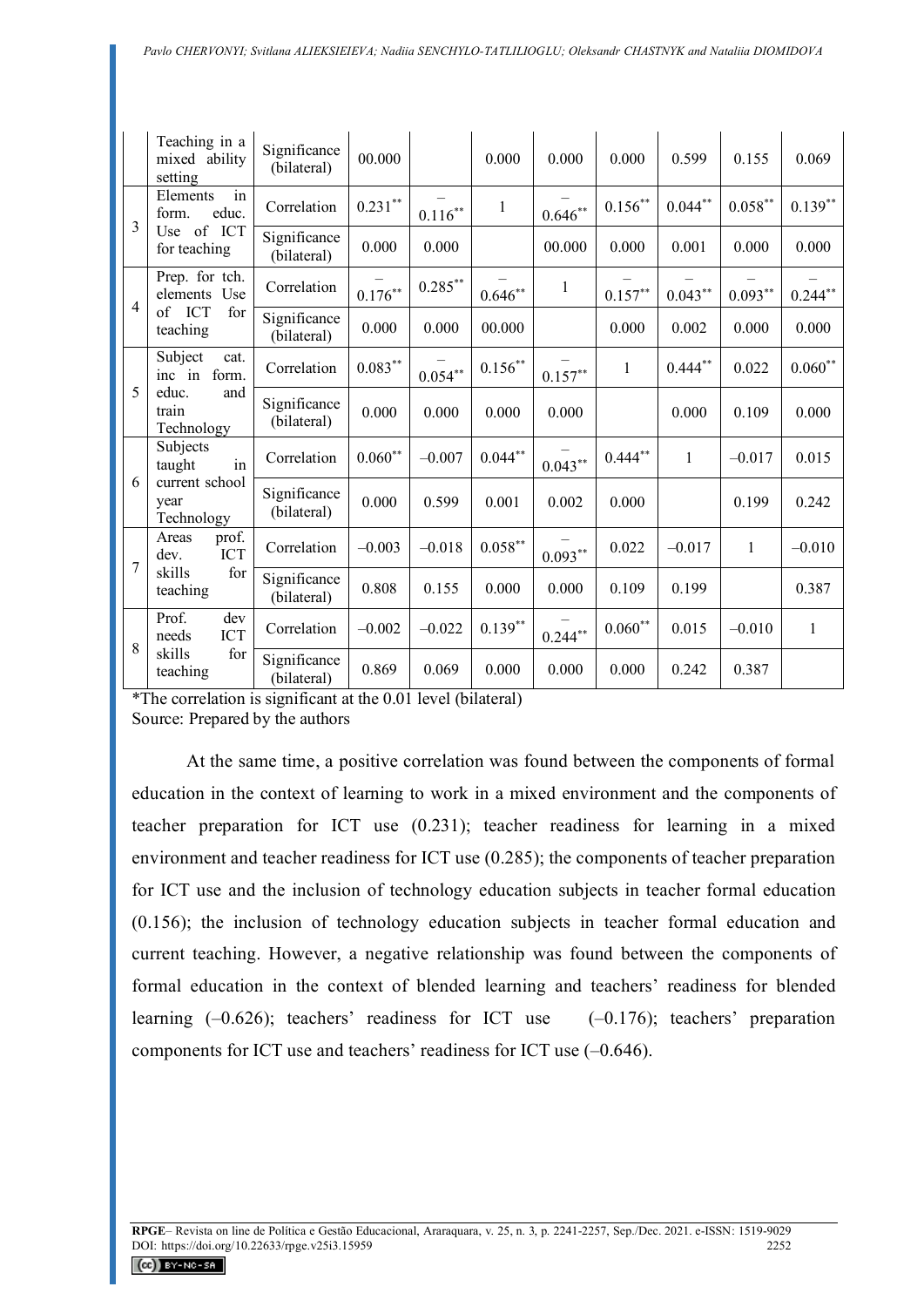#### **Discussion**

This research revealed an average level of inclusion of teacher training components for blended learning (50.5%) and training components for ICT use in student learning (48.4%). A significant level of teachers' professional development of ICT skills was also revealed (44% take courses). As a consequence, an average level of unpreparedness of teachers for both blended learning (28.9% are not ready, 36.6% are little prepared) and the use of ICT in practice (30.3% are almost not ready, 34.25 are little prepared) was revealed. The study also allows us to state the fact of the connection between the components of teachers' preparation for a blended learning environment and the subsequent passage of professional courses for ICT skills development. It means that formal education does not guarantee the absence of the need for continuous professional development and the formation of a wide range of ICT skills. Teachers need continuous professional development and new ICT skills.

The study also found a synergy of positive effects of ICT skills professional development. Educators noted that the professional development courses were adjusted to their needs, which was also found in the findings of Porter *et al.* (2016). Consequently, respondents to Porter *et al.* (2016) noted the impact of individual professional development on skills by tailoring it to the specific needs addressed by the individual educator. In addition, according to the results, it is professional development that provides interaction among educators who share common challenges related to blended learning, technology, etc. This commonality ensures better communication and removes barriers, particularly in asking questions to address specific work tasks of the blended environment (HRASTINSKI, 2019). This study also identifies the possibility of borrowing new ideas, innovations, and practices in professional development, updating professional knowledge, using active collaborative learning, and the integrity of the professional development framework. Additional effects of educators' professional development, according to Porter *et al.* (2014), are individual help, support, collaborative learning, opportunity to learn from other educators' questions, understanding, availability of real-time responses, and instant feedback.

Among the main advantages of blended learning, particularly in contrast to fully online learning, are a higher level of impact on student success through face-to-face communication and more effective face-to-face interaction through body language, the ability to receive real-time feedback. Despite the higher level of flexibility of online learning, this form of teaching is less beneficial to both students and faculty (PORTER *et al.*, 2016).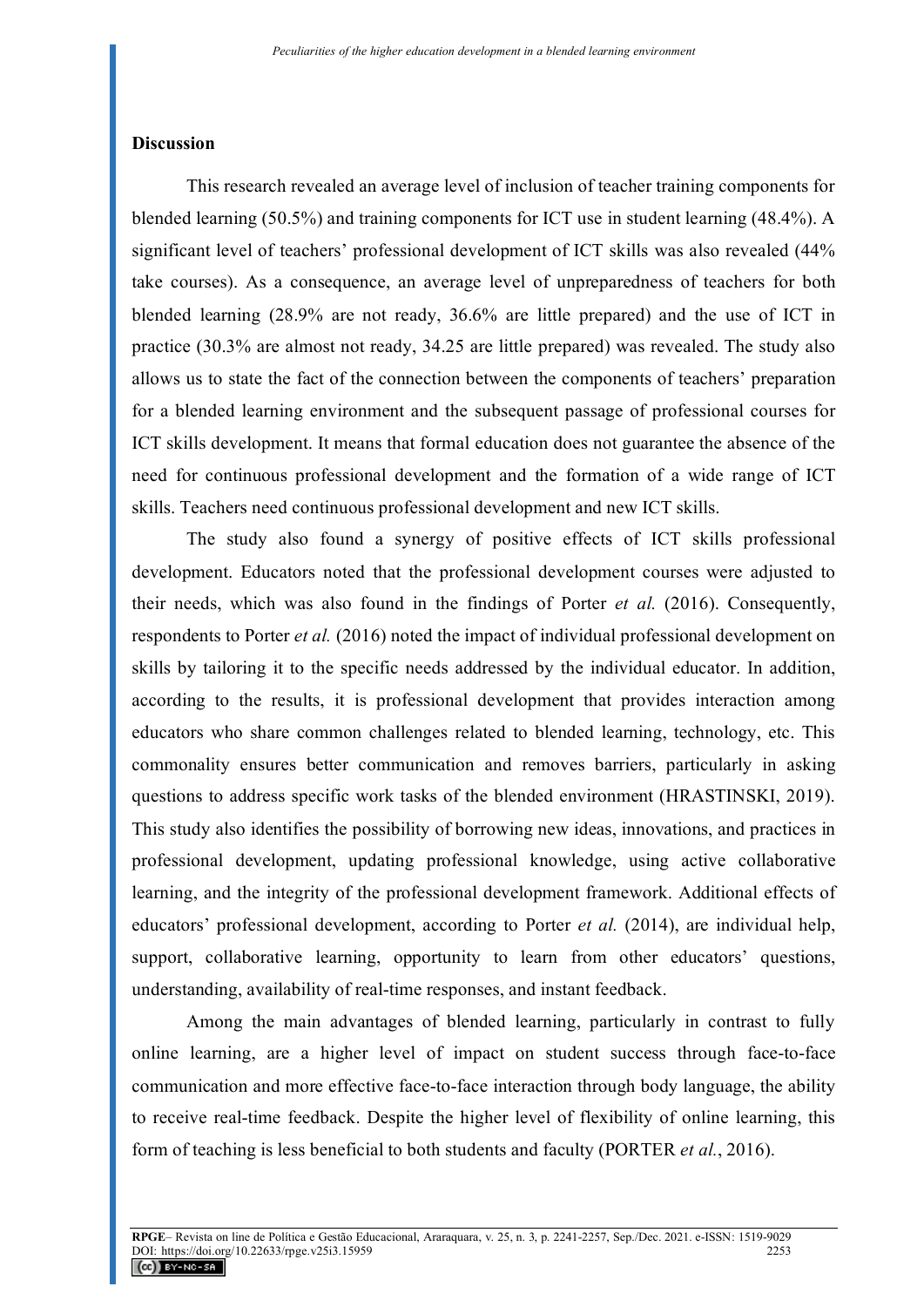The need for professional development of ICT skills identified in this study is primarily related to mastering new technologies needed in a blended learning environment. For example, the use of a learning management system is the best technological solution for blended learning teachers. Certain learning management systems use data dashboards to allow instructors to monitor student progress (PULHAM; GRAHAM, 2018). Many learning management systems have customizable content page options or software to create playlists for educators to use to make curriculum content and assessments available to students or to customize the curriculum as needed (BORUP *et al.*, 2020; SPRING; GRAHAM; HADLOCK, 2016). Managing software is the second most cited technology skill for BL teachers (ARNESEN *et al.*, 2019). Confidence in teaching software is key in a changing environment (ARNEY, 2014). Often third-party software packages, such as Khan Academy (https://www.khanacademy.org/), provide educators with instructional content. The understanding of how these software platforms work and integrate with students' curriculum is critical to provide a coherent integrated curriculum, as well as helping students to learn and master subjects (PULHAM; GRAHAM, 2018).

# **Conclusion**

The study revealed an average level of inclusion of teacher training components for blended learning (50.5%) and training components for ICT use in student learning (48.4%). A significant level of teachers' professional development of ICT skills was also revealed (44% take courses). As a consequence, an average level of unpreparedness of teachers for both blended learning (28.9% are not ready, 36.6% are little prepared) and the use of ICT in practice (30.3% are almost not ready, 34.25 are little prepared) was revealed.

The study also allows us to state the fact of the connection between the components of teachers' preparation for a blended learning environment and the subsequent passage of professional courses for ICT skills development. It means that formal education does not guarantee the absence of the need for continuous professional development and the formation of a wide range of ICT skills. Teachers need continuous professional development and new ICT skills. The paper also identified synergies of positive effects of ICT skills professional development (interaction of educators united by common problems related to blended learning, technology, etc.; borrowing new ideas, innovations, and practices during professional development; updating professional knowledge; using active collaborative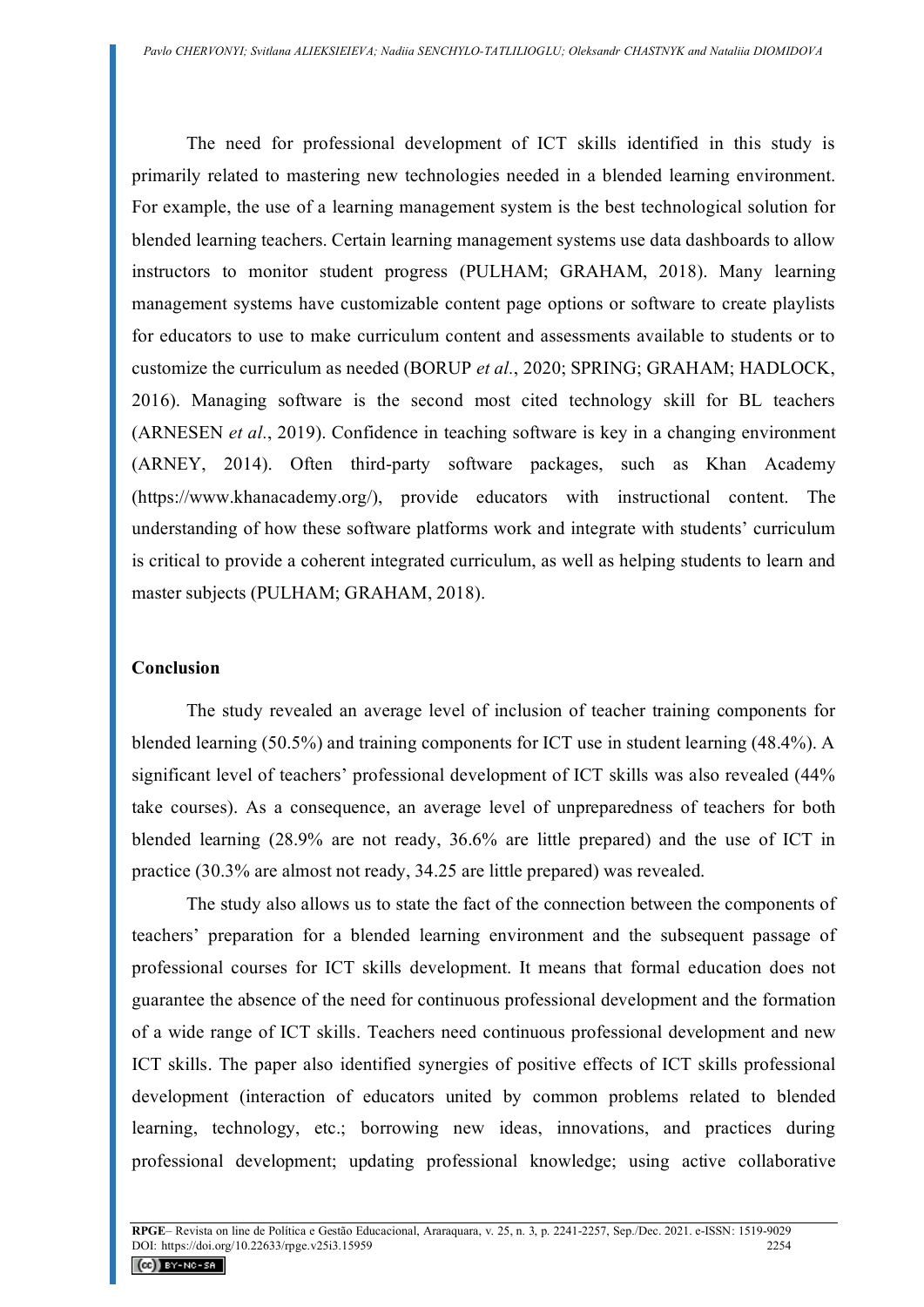learning; integrity of professional development structure). Teachers noted that it was the professional development courses that were adapted to their needs.

# **REFERENCES**

ARNESEN, K. T. *et al*. Experiences with Personalized Learning in a Blended Teaching Course for Preservice Teachers. **Journal of online learning research**, Waynesville, v. 5, n. 3, p. 275-310, 2019. Available: https://www.learntechlib.org/primary/p/210637. Access: 5 Dec. 2021.

ARNEY, L. **Go blended!**: A handbook for blending technology in schools. Hoboken: John Wiley & Sons, 2014.

BORUP, J. *et al*. Academic Communities of Engagement: an expansive lens for examining support structures in blended and online learning. **Educational Technology Research and Development**, Chestnut Hill, v. 68, n. 2, p. 807-832, 2020. DOI: https://doi.org/10.1007/s11423-020-09744-x

DZIUBAN, C. *et al*. Blended learning: the new normal and emerging technologies. **International Journal of Educational Technology in Higher Education**, Barcelona, v. 15, n. 1, p. 1-16, 2018. DOI: https://doi.org/10.1186/s41239-017-0087-5

GRAHAM, C. R. Blended learning models. *In:* KHOSROW-POUR, M. **Encyclopedia of Information Science and Technology**. 2. ed. Pennsylvania: IGI Global, 2009. p. 375-382. DOI: https://doi.org/10.4018/978-1-60566-026-4.ch063

GRAHAM, C. R. Current research in blended learning. *In:* **Handbook of distance education**. England: Routledge, 2013a. p. 173-188.

GRAHAM, C. R. Emerging practice and research in blended learning. *In:* **Handbook of distance education**. England: Routledge, 2013b. p. 351-368.

GRAHAM, C. R. *et al*. K–12 Blended Teaching Readiness: Model and Instrument Development. **Journal of Research on Technology in Education**, Gainesville, v. 51, n. 3, p. 239-258, 2019. DOI: https://doi.org/10.1080/15391523.2019.1586601

HRASTINSKI, S. What do we mean by blended learning? **TechTrends**, Statesboro, v. 63, n. 5, p. 564-569, 2019. DOI: https://doi.org/10.1007/s11528-019-00375-5

LÓPEZ-PÉREZ, M. V.; PÉREZ-LÓPEZ, M. C.; RODRÍGUEZ-ARIZA, L. Blended learning in higher education: Students' perceptions and their relation to outcomes. **Computers & Education**, Tempe, v. 56, n. 3, p. 818-826, 2011. DOI: https://doi.org/10.1016/j.compedu.2010.10.023

MANWARING, K. C. *et al*. Investigating student engagement in blended learning settings using experience sampling and structural equation modeling. **The Internet and Higher Education**, Hong Kong, v. 35, p. 21-33, 2017. DOI: https://doi.org/10.1016/j.iheduc.2017.06.002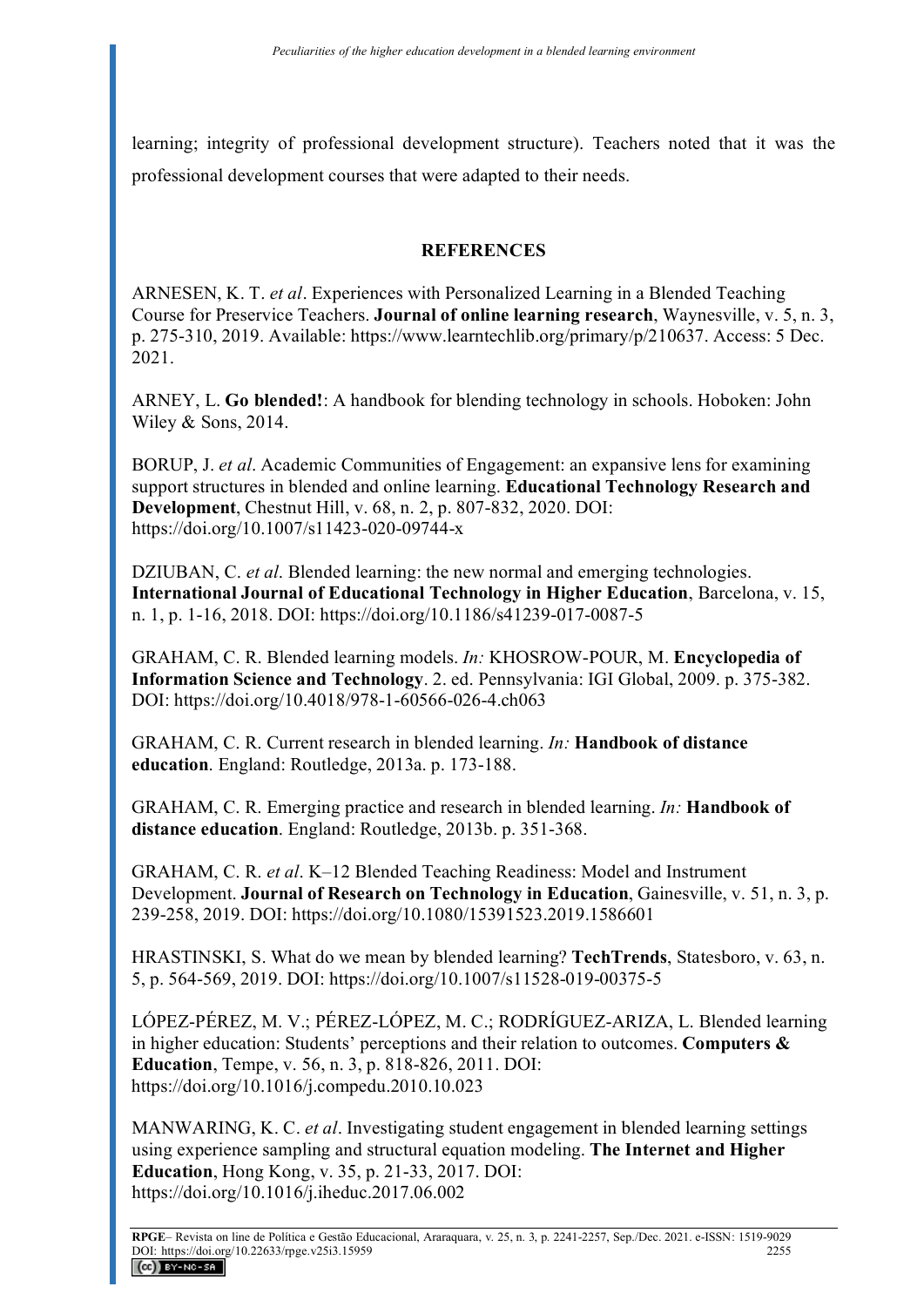MOSKAL, P.; DZIUBAN, C.; HARTMAN, J. Blended learning: A dangerous idea? **The Internet and Higher Education**, Hong Kong, v. 18, p. 15-23, 2013. DOI: https://doi.org/10.1016/j.iheduc.2012.12.001

ORGANISATION FOR ECONOMIC COOPERATION AND DEVELOPMENT. **TALIS 2018 Results (Volume I)**: Teachers and School Leaders as Lifelong Learners. Paris: OECD Publishing, 2019. DOI: https://doi.org/10.1787/1d0bc92a-en

PORTER, W. W. *et al*. Blended learning in higher education: Institutional adoption and implementation. **Computers & Education**, Tempe, v. 75, p. 185-195, 2014. DOI: https://doi.org/10.1016/j.compedu.2014.02.011

PORTER, W. W. *et al*. A qualitative analysis of institutional drivers and barriers to blended learning adoption in higher education. **The internet and Higher education**, Hong Kong, v. 28, p. 17-27, 2016. DOI: https://doi.org/10.1016/j.iheduc.2015.08.003

PULHAM, E.; GRAHAM, C. R. Comparing K-12 online and blended teaching competencies: a literature review. **Distance Education**, London, v. 39, n. 3, p. 411-432, 2018. DOI: https://doi.org/10.1080/01587919.2018.1476840

PULHAM, E.; GRAHAM, C.; SHORT, C. Generic vs. Modality-Specific Competencies for K-12 Online and Blended Teaching. **Journal of Online Learning Research**, Waynesville, v. 4, n. 1, p. 33-52, 2018. Available: https://files.eric.ed.gov/fulltext/EJ1174455.pdf. Access: 5 Dec. 2021.

SMITH, K.; HILL, J. Defining the nature of blended learning through its depiction in current research. **Higher Education Research & Development**, Hobart, v. 38, n. 2, p. 383-397, 2019. DOI: https://doi.org/10.1080/07294360.2018.1517732

SPRING, K. J.; GRAHAM, C. R.; HADLOCK, C. A. The current landscape of international blended learning. **International Journal of Technology Enhanced Learning**, Geneva, v. 8, n. 1, p. 84-102, 2016. DOI: https://doi.org/10.1504/IJTEL.2016.075961

VAUGHAN, N. Perspectives on Blended Learning in Higher Education. **International Journal on E-learning**, Waynesville, v. 6, n. 1, p. 81-94, 2007. Available: https://eric.ed.gov/?id=EJ747810. Access: 5 Dec. 2021.